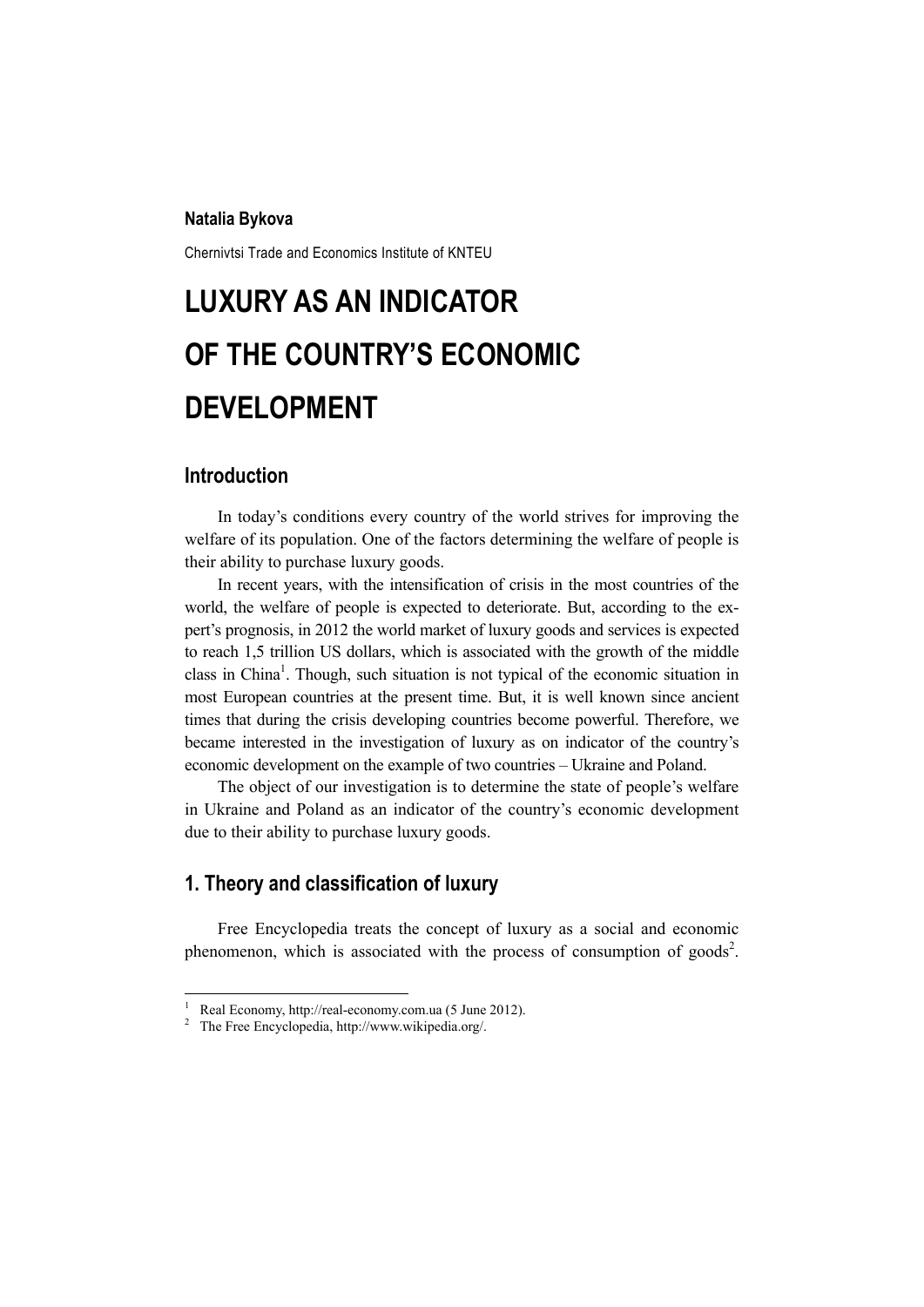The issue of luxury was considered by scientists as far back as in the XIX-XX centuries, namely by: K. Marx, T. Veblen, G. Simmel, W. Sombart, M. Weber, J. Locke, A. Smith and others.

In our opinion, it was W. Sombart, the leader of German classical sociological school, who succeeded more than others in the disclosure of the theory of luxury<sup>3</sup>. W. Sombart considered luxury as the expenses that go beyond the necessary things. The scientist classified luxury into two: subjective, determined by the value judgment, and objective, that is determined depending on the physiological and cultural needs of a person.

We believe that luxury depends directly on the person's social status, that is, the higher the income of a person, the higher his/her needs. Consequently, the need for the consumption of luxury goods increases too. In his researches M. Weber pointed out that with high incomes the motives of person's behavior go beyond the economic objectives to supply the primary needs and these motives are recognized as a status need for luxury goods, which are not necessary<sup>4</sup>.

The American scientist T. Veblen<sup>5</sup> suggested classifying goods into two categories: essential and first-class. His theory is based on the principles of social interaction between the consumers, which confirms M. Weber's theory described above concerning the purchasing of goods as a status need. There is no clear definition of "first-class goods" in his work. The theory proposed by him suggests that the possession of luxury is considered as a symbol of the consumer's social status.

At the present time no scientist can define the concept of "first-class goods", though all the classifiers call these goods the same way. But in scientific literature they are usually identified with the concept of luxury. Therefore, in our research work we use the concept of "luxury goods". To our mind, luxury goods are products or services that a consumer can purchase having high income, and the turnout of these goods is limited and of high value, which can promote the consumer's personal identification.

There are several classifications of luxury goods. Let us examine two of them: the first classification is proposed by company Euromonitor<sup>6</sup>, the other

<sup>3</sup> В.А. Гутман, А.Л. Хаченьян: *Научный потенциал регионов на службу модернизации.* Межвузовский сборник научных статей с международным участием. Астрахань 2011, s. 236-239. 4 M. Вебер (1920), пер. с нем. Б.М. Скуратова: *Протестантская этика и дух капитализма.* 

*Политические работы* (1895–1919). Праксис, Москва 2003, s. 135.

T. Веблен: *Теория праздного класса.* Прогресс, Москва 1984, s. 273. 6

Euromonitor International, http://www.euromonitor.com/.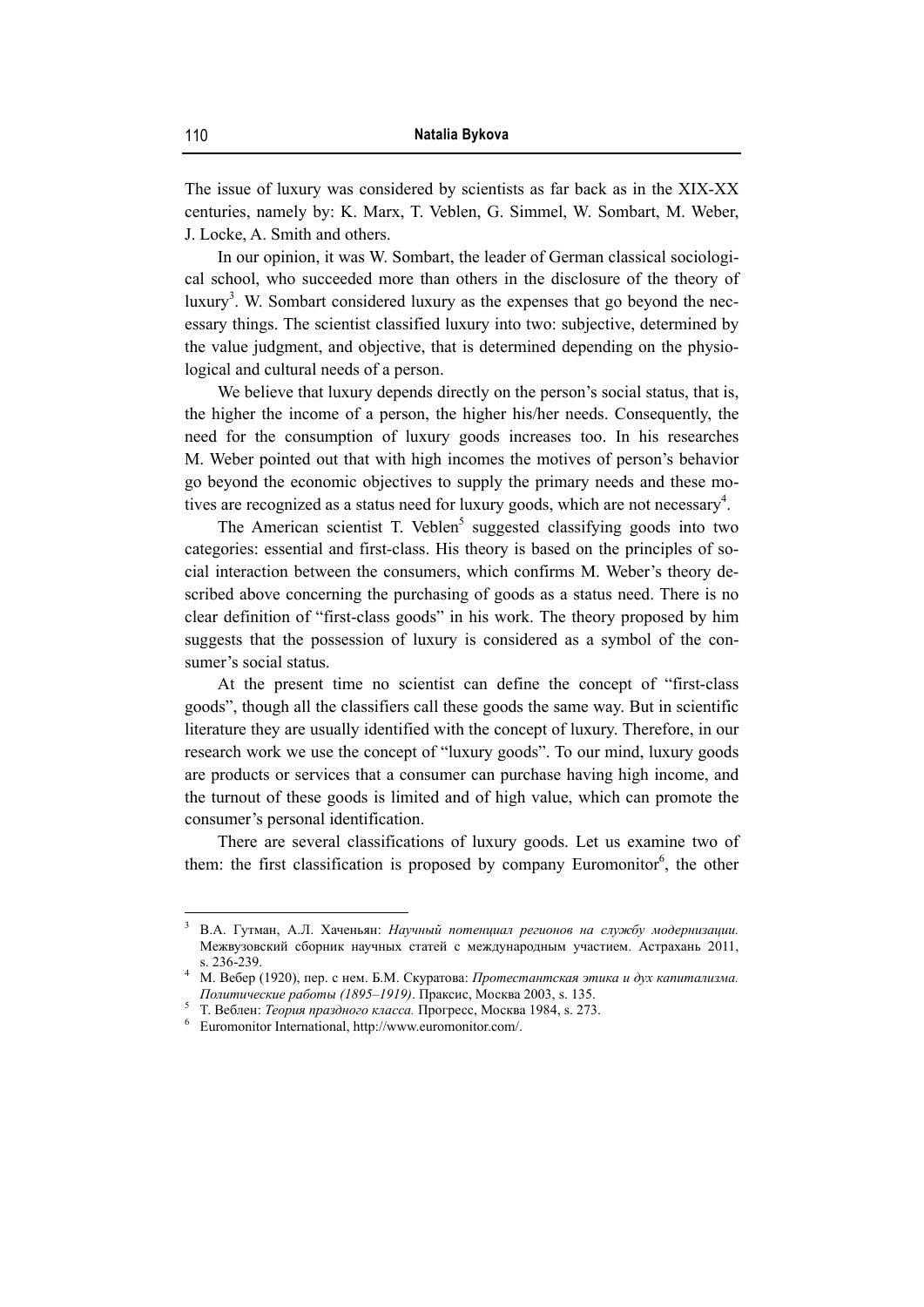one is suggested by the scientists Michael J. Silverstein and Neil Fiske<sup>7</sup>. Both classifications are presented in Figures 1 and 2. The company Euromonitor divides luxury goods into 10 groups: designer clothing and footwear; luxury tobacco; luxury accessories; luxury jewellery and timepieces; fine wines/champagne and spirits; super-premium beauty and personal care; luxury travel goods; luxury fine China and crystal ware; luxury writing instruments and stationary; luxury electronic gadgets.



Figure 1. The classification of luxury goods worked out by the company Euromonitor

Source: Euromonitor International, http://www.euromonitor.com/.

According to the classification introduced by Michael J. Silverstein and Neil Fiske<sup>8</sup>, all luxury goods are divided into "new" luxury, common goods and "old" luxury. As "new" luxury items they consider the second lines of clothing collections from famous fashion houses or much cheaper models, which bring a high income from sales. As "old" luxury they consider works of art, antiques,

 $\overline{a}$ 7 М.Дж. Сильверстайн, Н. Фиск, пер. с англ. Е. Китаевой; науч. ред. И. Лазукова: Зачем платить больше? Hовая роскошь для среднего класса. Альпина Бизнес Букс, Москва 2004, s. 112. 8

М.Дж. Сильверстайн, H. Фиск, пер. с англ. Е. Китаевой; науч. ред. И. Лазукова: Зачем платить больше? Hовая роскошь для среднего класса. Альпина Бизнес Букс, Москва 2004, s. 115.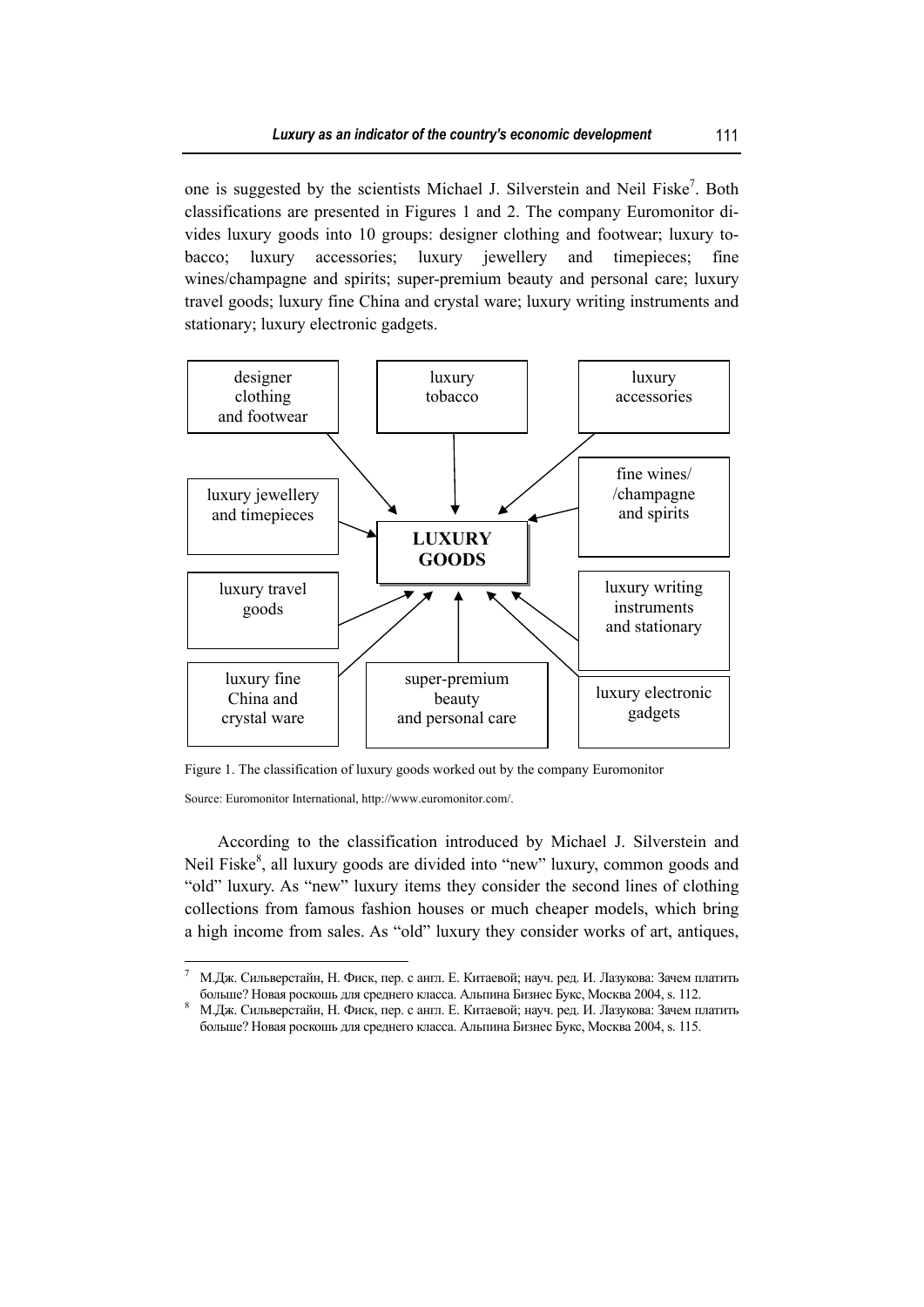exclusive jewellery. Financial investment in "old" luxury may be regarded as long-term financial investments. We need to remember Veblen's<sup>9</sup> researches here, who said, that such kinds of goods like designer clothing, high quality drinks lose their value over the course of time and they are not regarded as luxury goods any longer. Therefore, we can state a fact, that with time "new" luxury goods change into common goods.



Figure 2. The classification of luxury goods worked out by Michael J. Silverstein and Neil Fiske

Source: М.Дж. Сильверстайн, H. Фиск, пер. с англ. Е. Китаевой; науч. ред. И. Лазукова: Зачем платить больше? Hовая роскошь для среднего класса. Альпина Бизнес Букс, Москва 2004, s. 120.

<sup>9</sup> T. Веблен: *Теория праздного класса.* Прогресс, Москва 1984, s. 273.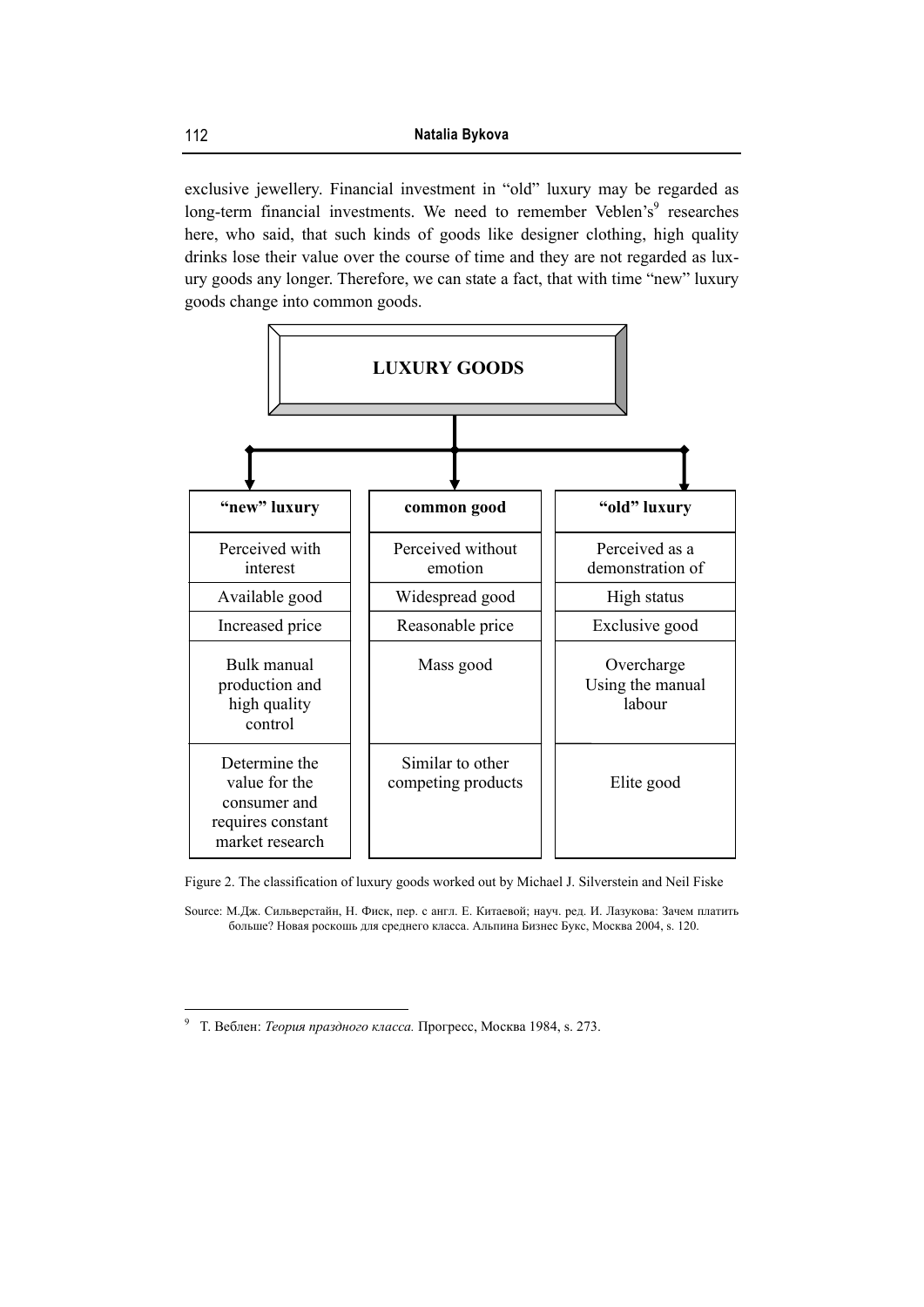One of the features of luxury goods consumption is distribution models. There are three groups of luxury goods concerning their consumption: for family and individual consumption; goods, which need some experience to be used. Taking into consideration described classification groups, we offer to classify them into one group and add a classification feature, such as "by consumer status". Suggested classification is presented in Figure 3.

The first classification feature "by kinds of production" includes the list with luxury goods, offered by the company Euromonitor<sup>10</sup>. But we defined one more important group of luxury goods such as "antique production". We also merged the following groups of goods "fine wines/champagne and spirits" and "luxury tobacco" into one production group "high quality wines, champagne, alcoholic beverages and luxury tobacco goods", because we think, that these goods are sub excise ones and may refer to one group. Production group "superpremium beauty and personal care" is replaced with "luxury perfumes" in connection with its consumption peculiarity and its emphasis on a person's status.

Distribution of goods has been carried to the classification feature "by production peculiarity and amount of good", according to Michael J. Silverstein and Neil Fiske's<sup>11</sup> classification. We identified what kinds of goods refer to "new" and "old" luxury. In our opinion, next kinds of luxury products refer to "new" luxury: designer clothing and footwear; high quality wines, champagne, alcoholic beverages and luxury tobacco goods; luxury travel goods; luxury stationeries; luxury electronic gadgets.

The following kinds of products: antique production; luxury accessories, jewellery and timepieces; luxury fine China and crystal ware are referred to "old" luxury.

According to the third classification feature "by the method of consumption", luxury products are divided into: family and personal consumption, and goods that require experience of consumption.

We believe it is the fourth classification feature that is important while determining the status of a person. This classification feature divides all luxury goods taking into account three statuses: goods for the upper class, for the middle class and goods for the low-income class.

<sup>&</sup>lt;sup>10</sup> Euromonitor International, http://www.euromonitor.com/.

<sup>11</sup> М.Дж. Сильверстайн, H. Фиск, пер. с англ. Е. Китаевой; науч. ред. И. Лазукова: Зачем платить больше? Hовая роскошь для среднего класса. Альпина Бизнес Букс, Москва 2004, s. 120.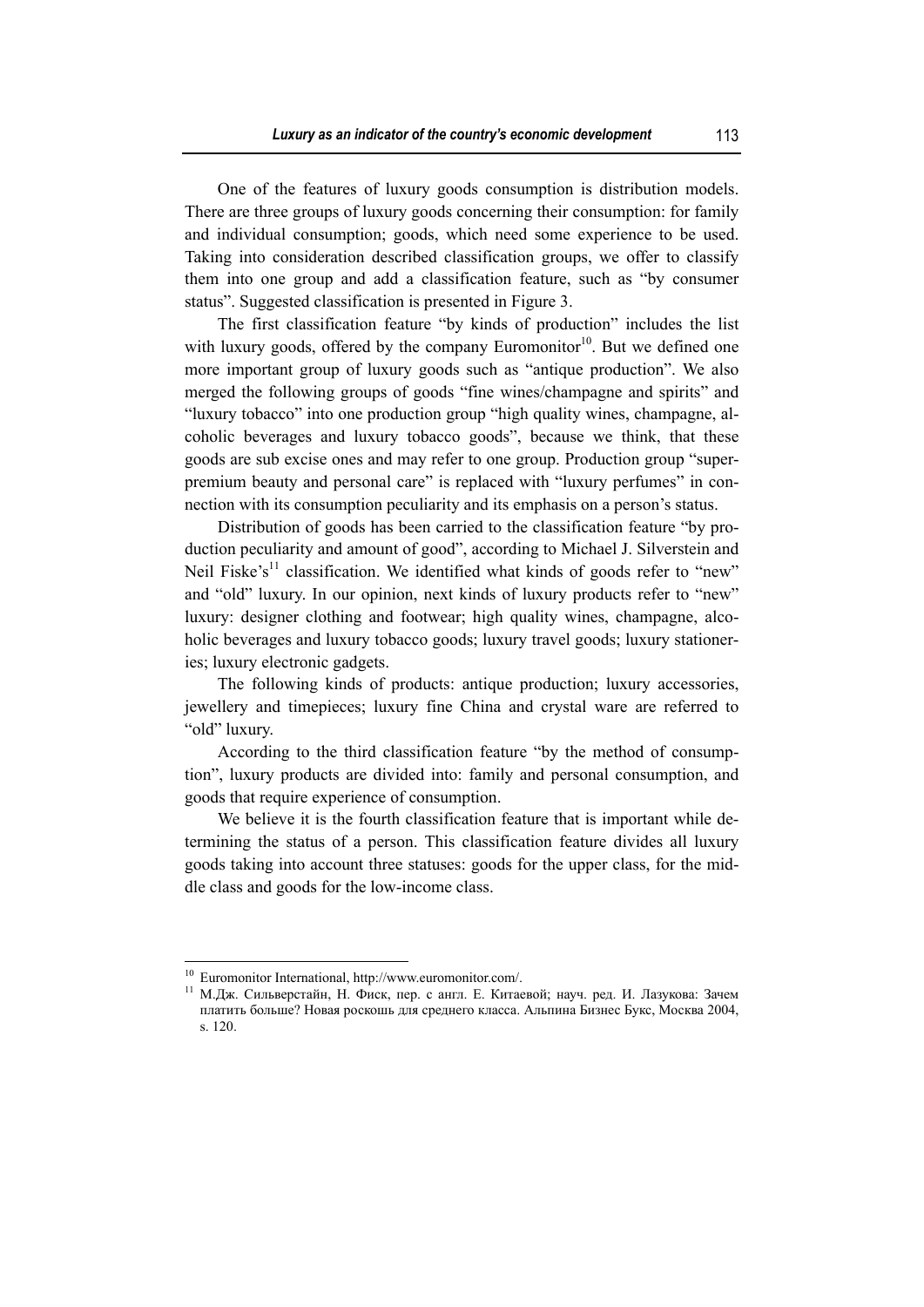Having considered the classification of luxury goods, we concluded, that in order to determine the readiness of the population of any country to purchase luxury goods we have to estimate its people's welfare.

| <b>Classification of luxury goods</b>                                                                                                                                                                                                                                                                                                                                                                         |
|---------------------------------------------------------------------------------------------------------------------------------------------------------------------------------------------------------------------------------------------------------------------------------------------------------------------------------------------------------------------------------------------------------------|
| 1. By kinds of production:<br>- antique production;<br>- designer clothing and footwear;<br>- high quality wines, champagne, alcoholic beverages<br>and luxury tobacco goods;<br>- luxury accessories, jewellery and timepieces;<br>- luxury perfumes;<br>- luxury travel goods;<br>- luxury fine China and crystal ware;<br>- luxury stationeries;<br>- luxury electronic gadgets                            |
| 2. By production peculiarity and amount of good:<br>- common good;<br>- "new" luxury (designer clothing and footwear; high quality<br>wines, champagne, alcoholic beverages and luxury tobacco<br>goods; luxury travel goods; luxury stationeries; luxury<br>electronic gadgets);<br>- "old" luxury (antique production; luxury accessories,<br>jewellery and timepieces; luxury fine China and crystal ware) |
| 3. By the method of consumption:<br>- family (antique production; luxury electronic gadgets, etc.);<br>- personal (designer clothing and footwear; high quality wines,<br>champagne, alcoholic beverages and luxury tobacco goods;<br>luxury stationeries, etc.);<br>goods that require experience (luxury travel goods, etc.)                                                                                |
| 4. By consumer status:<br>- for the upper class ("old" and "new" luxury);<br>- for the middle class ("new" luxury);<br>- for the low-income class (common goods)                                                                                                                                                                                                                                              |

Figure 3. Classification of luxury goods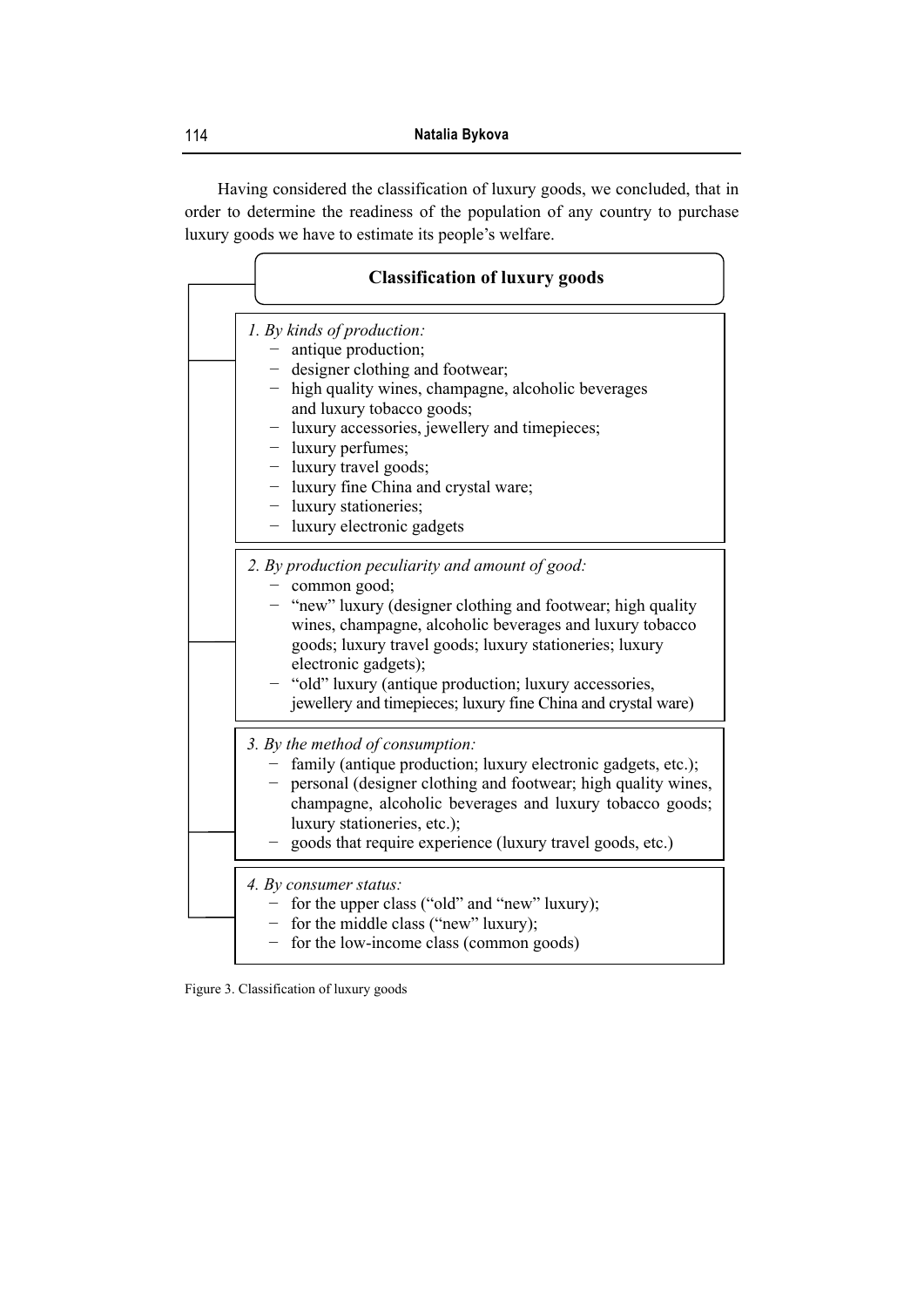### **2. Model readiness of the population to consume luxury goods**

It was proposed to build a linear model to predict the readiness of the population to purchase luxury goods based on their expenses. We proposed two models for Ukraine and Poland. The dependent variable Y chosen to represent the population's expenses on goods and services. The following independent variables were chosen: population's income  $- X_1$ , growth rates of the reasonable subsistence –  $X_2$ , correlation of active population to the total population of the country –  $X_3$ , unemployment rate –  $X_4$ , inflation rate –  $X_5$ .

The prediction model of Ukrainian's readiness to purchase luxury goods is based on the data in Table 1.

Table 1

|      | Y                                                                    | $X_1$                                  | $X_2$                                                  | $X_3$                                                                                  | $X_4$             | $X_5$          |
|------|----------------------------------------------------------------------|----------------------------------------|--------------------------------------------------------|----------------------------------------------------------------------------------------|-------------------|----------------|
| Year | services,<br>Population's expenses<br>thousands hrn.<br>on goods and | Population's income,<br>thousands hrn. | of the reasonable<br>ళ<br>Growth rates<br>subsistence, | population to the total<br>Correlation of active<br>న<br>of the country,<br>population | Unemployment rate | Inflation rate |
| 2000 | 59858                                                                | 86833                                  | 115,2                                                  | 46,36                                                                                  | 11,6              | 25,8           |
| 2002 | 153589                                                               | 185073                                 | 109,9                                                  | 53,25                                                                                  | 9,6               | $-0,6$         |
| 2004 | 221713                                                               | 274241                                 | 105,9                                                  | 52,74                                                                                  | 8,6               | 12,3           |
| 2006 | 385681                                                               | 472061                                 | 107,1                                                  | 47,87                                                                                  | 6,8               | 11,6           |
| 2008 | 695618                                                               | 845641                                 | 120,3                                                  | 48,49                                                                                  | 6,4               | 22,3           |
| 2009 | 709025                                                               | 894286                                 | 118,4                                                  | 53,42                                                                                  | 8,8               | 12,3           |
| 2010 | 838213                                                               | 1101175                                | 117,7                                                  | 53,56                                                                                  | 8,1               | 9,1            |
| 2011 | 1030635                                                              | 1266753                                | 108,4                                                  | 53,61                                                                                  | 7,9               | 4,6            |

The data to construct the prediction model of Ukrainian's readiness to purchase luxury goods

Source: State Statistics Service of Ukraine, http://ukrstat.gov.ua/.

The analyses of the pair correlation coefficients showed that the dependent variable, than is the population's expenses on goods and services, has a close relationship with the population's income, the growth rates of the reasonable subsistence and the correlation of active population to the total population of the country, which in to indicates the presence of multicollinearity. The linear model of the dependence of the Ukrainian population's expenses on goods and services on the population's income, on the growth rates of the reasonable subsistence and on the correlation of active population to the total population of the country is as follows: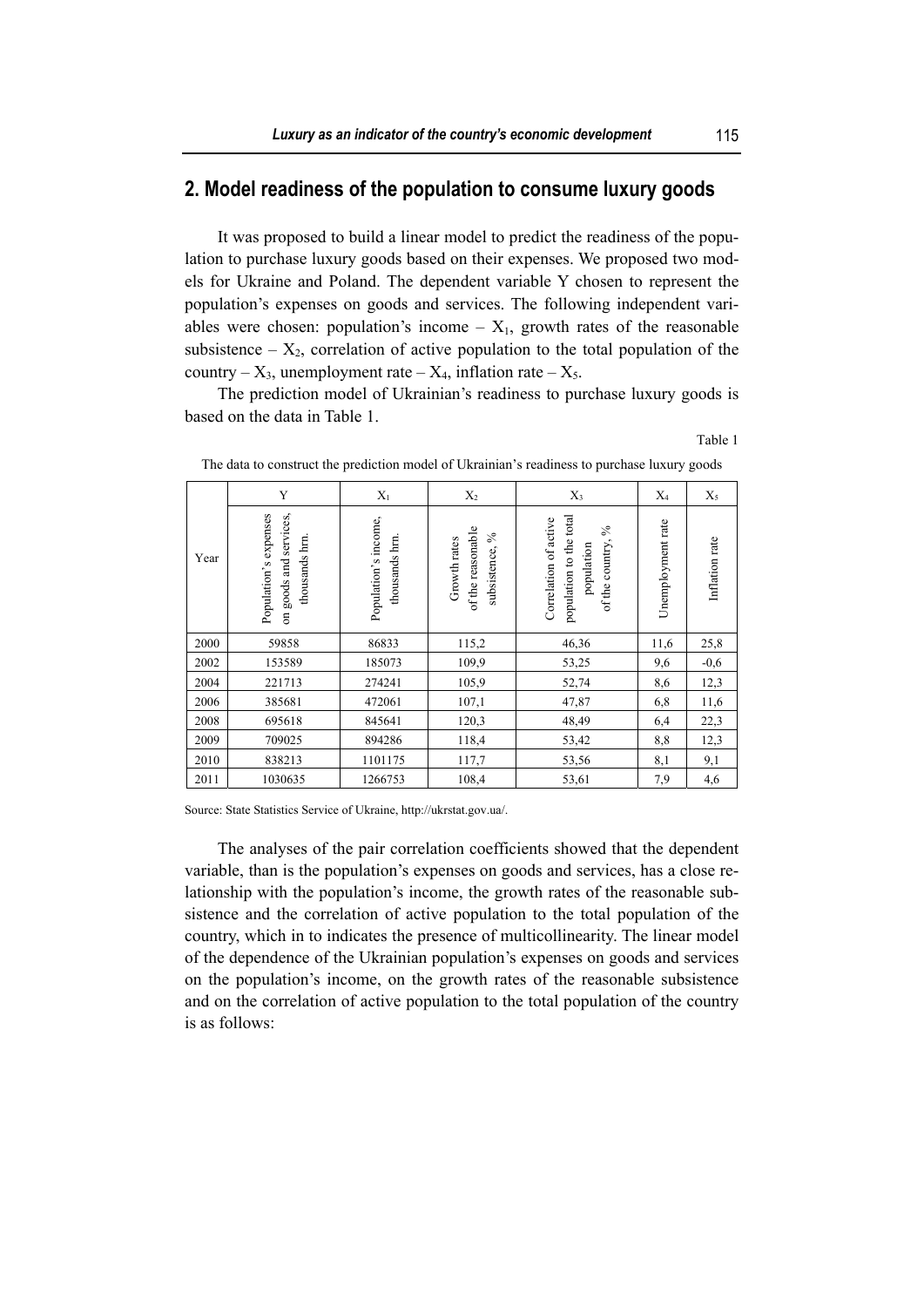$$
Y = 0,81X_1 - 1711,65X_2 - 2573,68X_3 + 316949,45
$$
 (1)

correlation coefficient:  $R = 0.99$ , standard error:  $\Delta = 22761.4$ .

The comparison of the experimental data and data of the model is shown in Figure 4.



Figure 4. Shift in expenses curve of the Ukrainian population for goods and services, based on actual data and data of the model

The Figure 4 shows that data of the model and actual data do not coincide, there is a disagreement. It is necessary to conclude that the Ukrainian population's expenses on goods and services increase due to the changes in people's income, in the growth rates of the reasonable subsistence and the correlation of active population to the total population size. But, in recent years the opportunity of the Ukrainian population to purchase luxury goods has increased by 8,7 times compared to the year of 2000.The analyses of the data in table 2 gave us possibility to construct a prediction model of the Polish population's readiness to purchase luxury goods.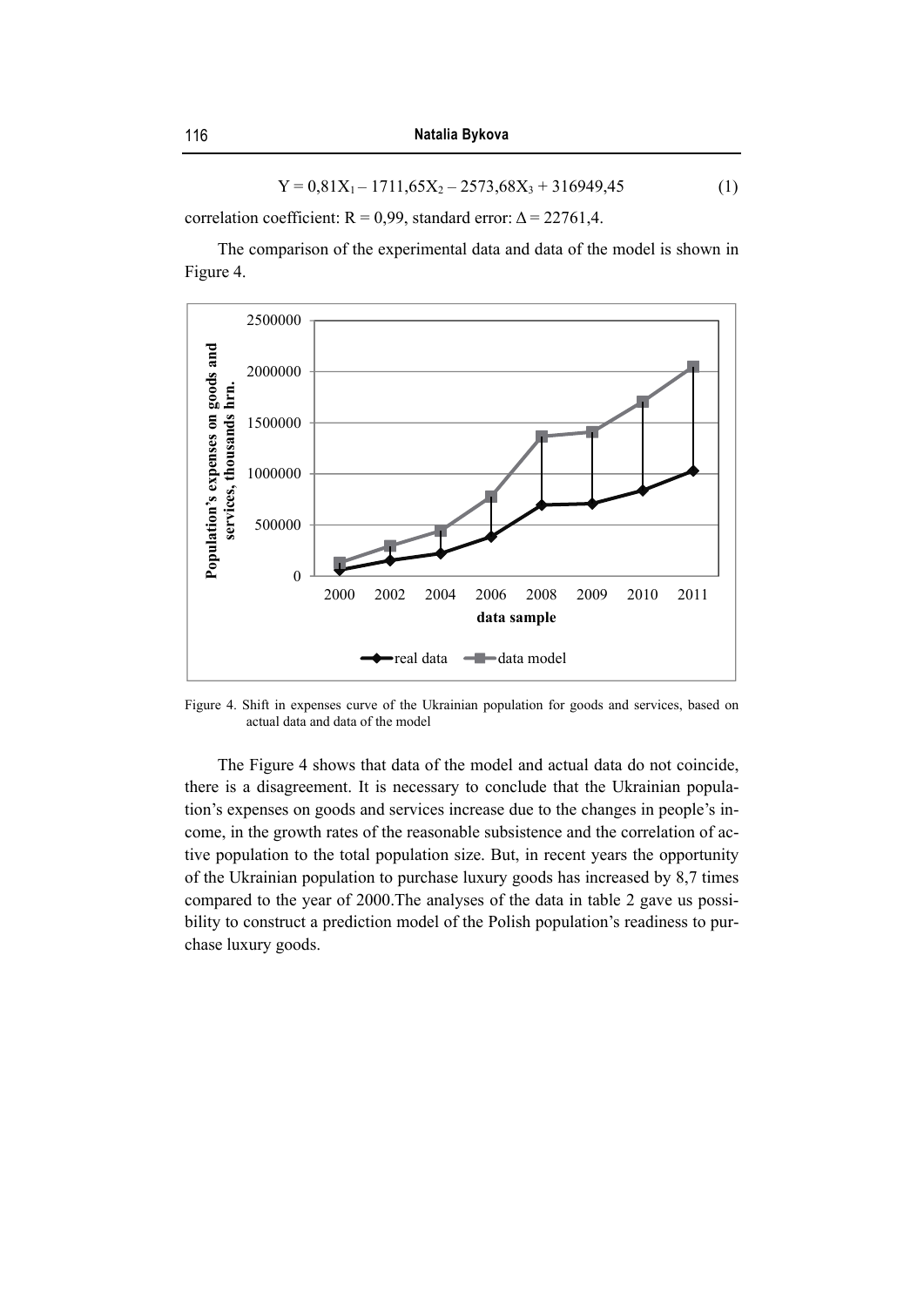| Table 2 |  |
|---------|--|
|         |  |

|      | Y                                                                 | $X_1$                                | $X_2$                                                     | $X_3$                                                                                  | $X_4$             | $X_5$          |
|------|-------------------------------------------------------------------|--------------------------------------|-----------------------------------------------------------|----------------------------------------------------------------------------------------|-------------------|----------------|
| Year | on goods and services,<br>expenses<br>zl/1 person<br>Population's | Population's income,<br>zl./1 person | Growth rates of the r<br>$\%$<br>asonable<br>subsistence, | population to the total<br>Correlation of active<br>population of the<br>న<br>country, | Unemployment rate | Inflation rate |
| 2000 | 2872                                                              | 4465                                 | 111,29                                                    | 56,57                                                                                  | 16,1              | 8,5            |
| 2002 | 3440                                                              | 5179                                 | 103,77                                                    | 55,41                                                                                  | 19,9              | 0,8            |
| 2004 | 4296                                                              | 6444                                 | 104,9                                                     | 54,7                                                                                   | 19                | 4,4            |
| 2006 | 5580                                                              | 8724                                 | 100,1                                                     | 54                                                                                     | 13,8              | 1,4            |
| 2008 | 8530                                                              | 13580                                | 105,14                                                    | 54,22                                                                                  | 7,1               | 4,2            |
| 2009 | 6876                                                              | 10876                                | 107,81                                                    | 54,92                                                                                  | 8,2               | 3,5            |
| 2010 | 7524                                                              | 11809                                | 106,5                                                     | 55,76                                                                                  | 9,6               | 2,6            |
| 2011 | 8225                                                              | 13029                                | 105,95                                                    | 56,31                                                                                  | 9,6               | 4,3            |

The data to construct the prediction model of Polish population's readiness to purchase luxury goods

Having assessed of the pair correlation coefficients, we determined that the Polish population's expenses on goods and services have a close relationship with the population's income and the correlation of active population to the total population of the country, which indicates the presence of multicollinearity.

Dependence of the Polish population's expenses on goods and services on the population's income and on the correlation of active population to the total population of the country is described by the linear model, which is as follows:

$$
Y = 0,61X_1 - 19,35X_3 + 1315,69
$$
 (2)

correlation coefficient:  $R = 0.99$ , standard error:  $\Delta = 70.55$ .

For the purpose of comparison, the experimental data and the data of the model are illustrated in Figure 5.

The data of the model and actual data do not coincide, the discrepancy can be observed, which is actually confirmed by Figure 5. Hence, it appears that the Polish population's expenses on goods and services increase due to the changes in people's income and the correlation of active population to the total population size. In recent years the opportunity of the Polish population to purchase luxury goods increases by 3 times compared to the year of 2000.

Source: Central Statistical Office, http://www.stat.gov.pl/gus/index\_ENG\_HTML.htm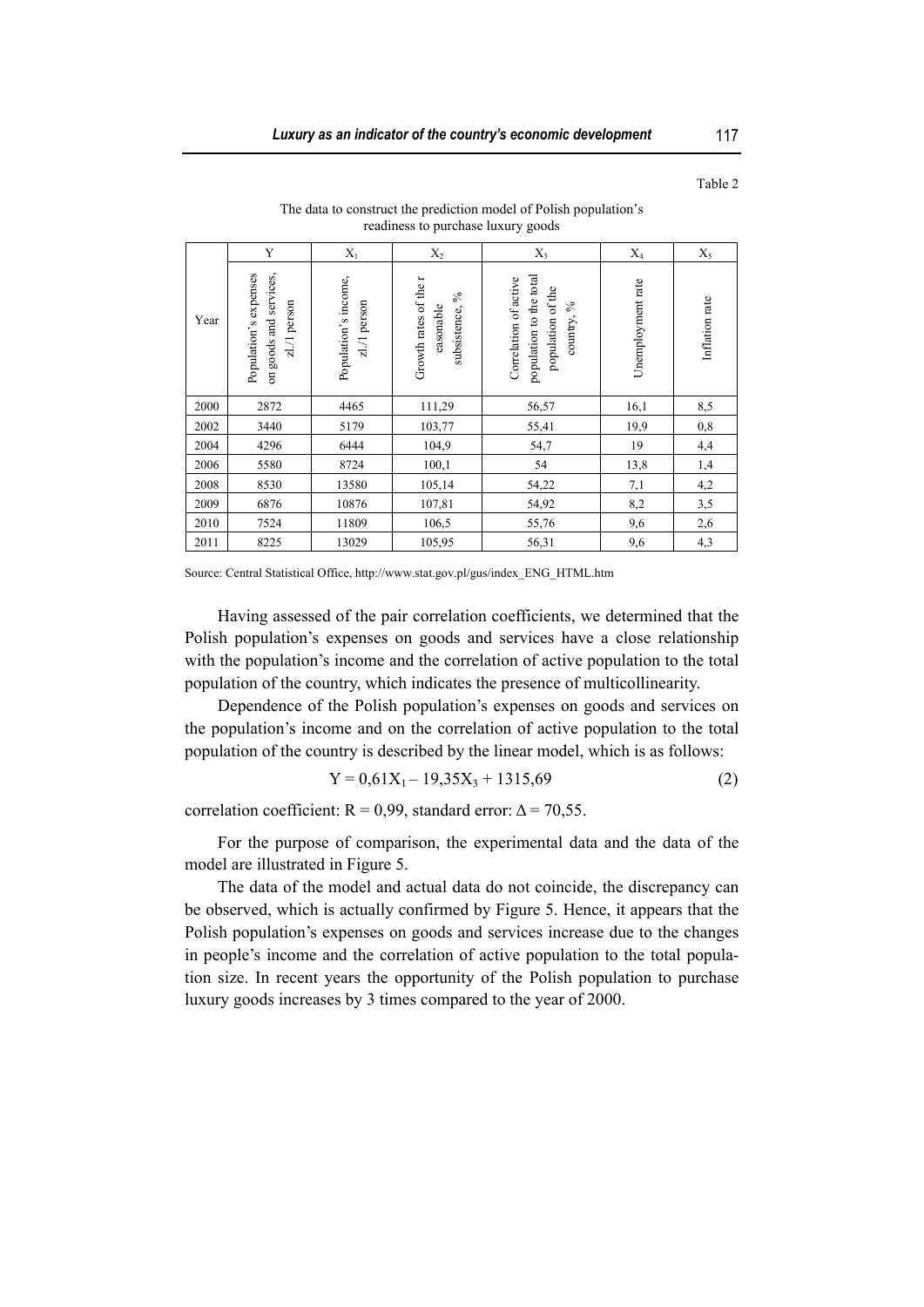

Figure 5. Shift in expenses curve of the Polish population for goods and services, based on actual data and data of the model

Thus, the correlation and regression analyses of the dependence of expenses on goods and services in Ukraine and Poland indicated that these expenses depend on the following: the people's income, the growth rates of the reasonable subsistence and on the correlation of active population to the total population size in Ukraine; on the people's income and the correlation of active population to the total population of the country in Poland. Also, the opportunity to purchase luxury goods increased the most among the Ukrainians.

Although the performed analyses showed the high possibility of the Ukrainian population to purchase luxury goods, the data of the company Euromonitor<sup>12</sup> does not reflect this opportunity in the geographical structure of expenditures on goods and services for the year of 2011. In this structure Poland takes 0,6% as to the purchasing luxury goods to the total global expenses on them. This data is illustrated in Figure 6.

<sup>12</sup> Euromonitor International, http://www.euromonitor.com/.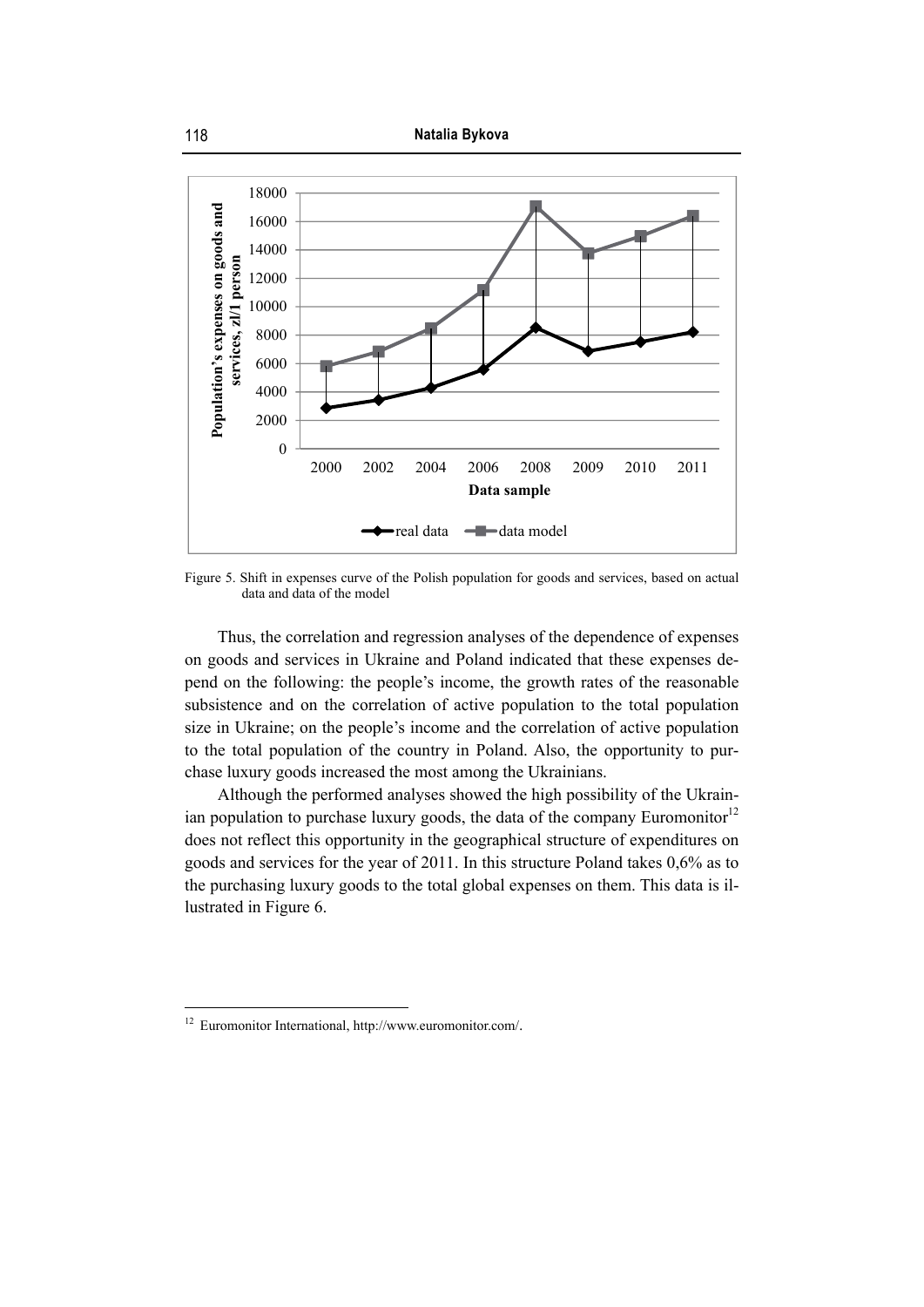*Luxury as an indicator of the country's economic development* 119





Source: Euromonitor International, http://www.euromonitor.com/.

In Figure 6 we see that the leader of purchasing luxury good are the populations of the USA, Japan, and Germany.

To determine the reasons of such tendency we have investigated the peculiarities of the development and the need for the consumer buying process in Ukraine and Poland.

The development of the Ukrainian luxury market began in 1990. By 2003, the market worked erratically, the most luxury products were sold unofficially. The majority of Ukrainian consumers were buying luxury goods abroad. The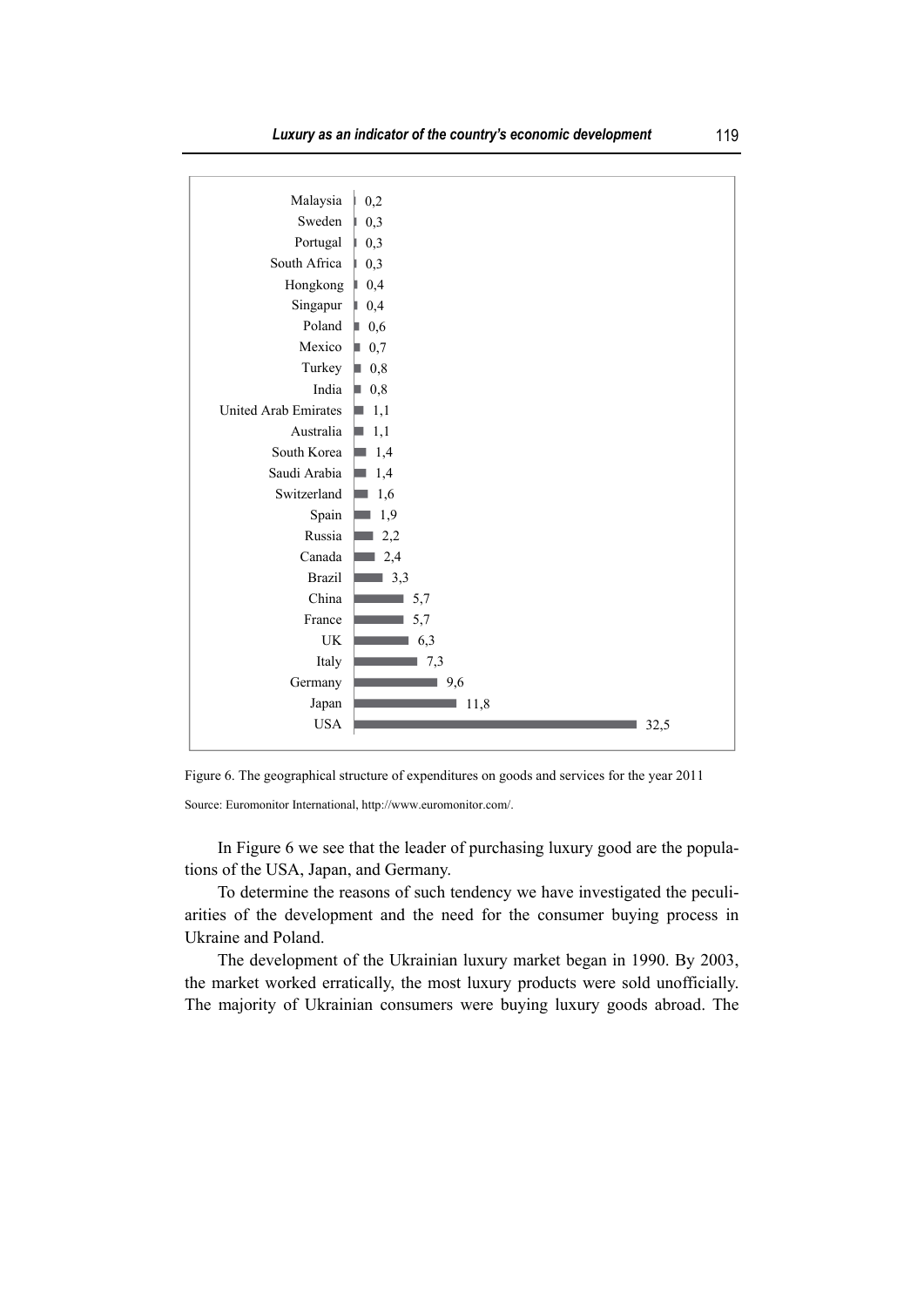luxury society<sup>13</sup> indicated that in the period from 2004 to 2008 there was the most dynamic growth of the luxury market, reaching estimated 60-70% annually. The highest consumption peak by the Ukrainians occurred in 2006, when the revenue of the market totaled 500 million euros. At the same time the demand was outgrowing supply and the Ukrainian consumers were queuing to purchase expensive luxury goods. It was then, that the most official distributors of luxury goods appeared on the Ukrainian market.

The economic recession has affected demand for luxury goods. The interminable political instability also influenced the decline of the demand for them.

Today the relative stability cab be observed and the consumers begin to make their usual purchases. In 2012 there was a significant increase in sales of luxury goods.

Hence it can be concluded why Ukraine was not included into the structure of expenditures on luxury goods for the year 2011 according to the company Euromonitor $14$ . This is due to the dearth of luxury goods in Ukraine and mass purchasing of such goods abroad because of the lack of most products in Ukraine.

The research done by  $KPMG<sup>15</sup>$  showed that Poles depending on their status spend on luxury goods respectively: with high income status  $-18\%$ ; middle  $-$ 15%; low – 9% of their own incomes. Thus, it makes up on average the following expenses incurred by citizens: high income status  $-27000$  zloty, middle  $-$ 5700 zloty, low – less than 2000 zloty a year.

Expenses on luxury goods in Poland increased by 4,4% over 2011. The major fact that forced the growth of expenses on luxury goods was the increase in income per head by 1,1%. We believe that the reason for a low share in the structure of world's expenses on luxury goods is population size (almost 5 times less than in the USA and Russia) and correlations between citizen's status.

A peculiarity of high demand for luxury goods in Ukraine is the citizens' wish to confirm their high status. The majority of European consumers, including Poles, buy luxury goods for themselves.

In the past two decades the definition of luxury developed from inaccessible into allowable. Thus, the classification considered by us has been confirmed, i.e. "old" luxury changes over the course of time into a "new" one and "new" luxury changes, in its turn, into common goods. Nowadays, not only citizens with high status have an opportunity to consume luxury goods, but also these ones with middle and low status and that is a world's trend.

<sup>13</sup> Luxury Society, http://luxurysociety.com/.

<sup>14</sup> Euromonitor International, http://www.euromonitor.com/.

<sup>15</sup> KPMG in Poland, http://www.kpmg.com/pl/en/pages/default.aspx.